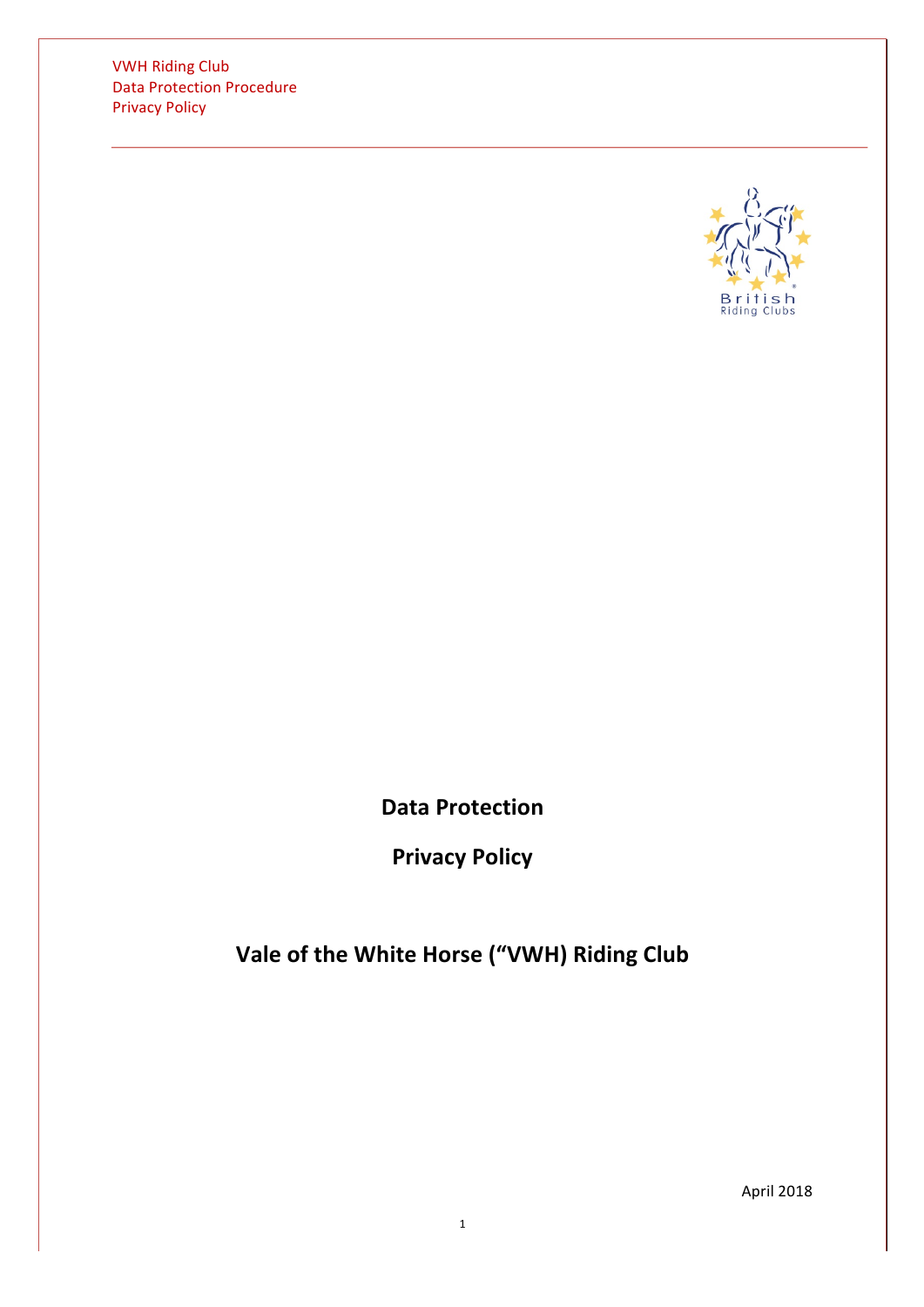## Data protection

### As the VWH Riding Club is a not for profit organisation, it is not registered as a data controller with *UK Information Commissioner's Office.*

However, keeping your personal information safe is very important to us. We are committed to complying with privacy and data protection laws and being transparent about how we process personal data.

This privacy policy relates to our use of any personal information we process about you.

### How we collect personal data

We may collect your personal data in different ways, for example:

- when you, your parent or guardian, or coach/ trainer communicate with us by post, telephone, SMS, email or via our website
- from the information you provide to us when you make an application to join us, or to attend one of our organised events or clinics
- as you interact with us in other ways; as a coach or trainer, or in any other capacity

### How we use personal information

We collect and use personal information about our members, supporters, and volunteers for different purposes.

**Membership applications, administration and renewals** 

**Informing non-members about VWH Riding Club events and services** 

**Provision of training to individuals** 

**Running events and camps** 

**Dealing with complaints and appeals** 

**Processing expenses**

### **Volunteer recruitment**

We only collect personal information that we genuinely need.

This may include:

• Contact details such as name address, email address and phone numbers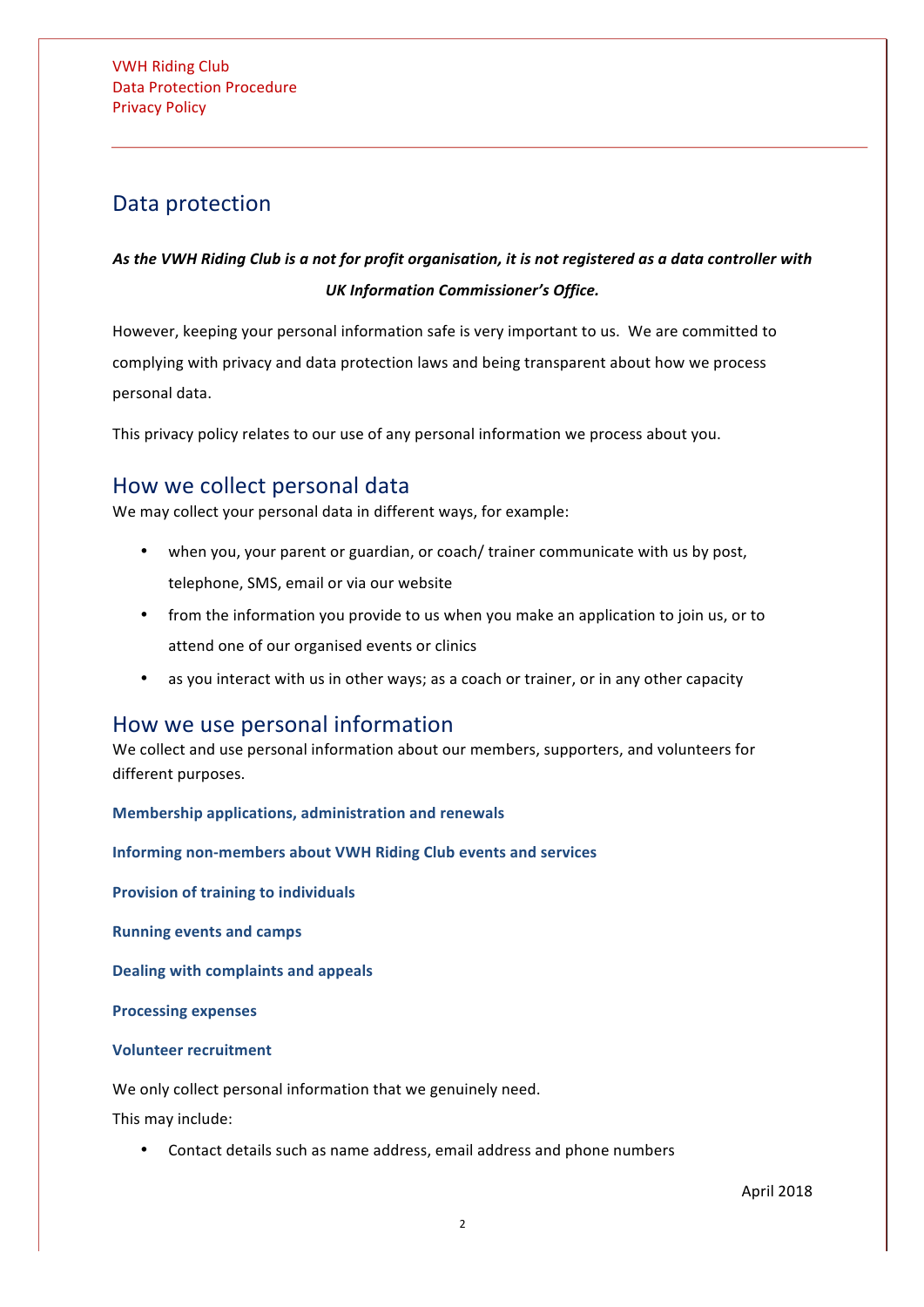- Date of birth and gender
- Any medical information which may be relevant to a medical professional, should you require emergency assistance at an event
- Dietary requirements where this is required for catering
- Qualifications
- Name of your parent or guardian (if you are under 18)
- Name and contact details of any next of kin where you are attending an event and are riding

#### Membership applications, administration and renewals

We will use the information that you provide to us to process your membership application and renew your application if appropriate. We will email you information about events, courses, and other items of interest, as part of your membership. You can opt out or unsubscribe from receiving this information if you wish. Our legal basis for using your personal information in this way is for the performance of a contract.

#### Informing non-members about VWH Riding Club events and services

If you opt in to our mailing list, or have been a member of the Club in a previous year, we will use the information that you provide to email you information about our events, courses, and other items of interest. You can opt out or unsubscribe from receiving this information at any time if you wish. Our legal basis for using your personal information in this way is consent.

#### Provision of training to individuals

If you sign up to one of our training events, we will use the information that you provide to us to process your registration and provide the course to you. Our legal basis for using your personal information in this way is for the performance of a contract.

#### Running events and camps

If you register for one of our events or camps, we will use your information provided to us to process your registration and enable you to attend the event or camp. This will include sharing some of your information with our volunteers that run the event or camps. It may also include collecting and sharing medical information with them if you choose to provide that to us. Our legal basis for using your personal information in this way is for the performance of a contract.

If you choose to provide us with your dietary requirements we will share them with third parties that we use to provide catering at our events.

#### Dealing with complaints and appeals

If a complaint or an appeal is raised with us, we will process the personal information that is provided to us to manage and resolve the complaint or appeal. This may include sharing relevant information with an affiliated organisation, such as The BEF or a riding club, a coach, welfare officer or other organisation, depending upon the nature of the complaint and the area it relates to. Our legal basis for using personal information for this purpose is to fulfil our legitimate interest and fulfil our objective of resolving complaints in a careful and appropriate manner.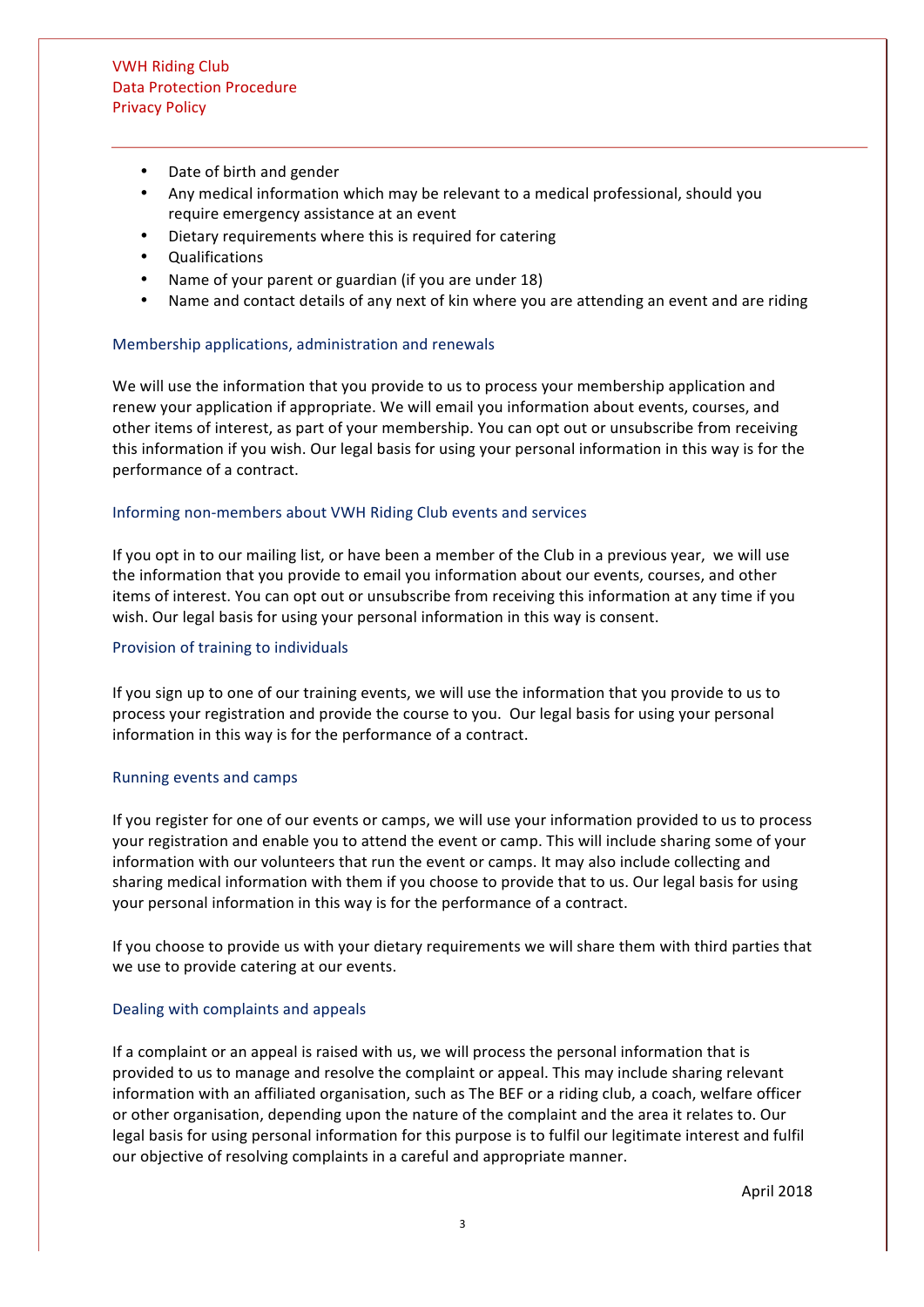#### Processing expenses

We will use your personal information including your bank account details to process expense claims. Our legal basis for using your information for this is for the performance of a contract.

### Volunteer recruitment

If you provide us with information about yourself, such as a resume or curriculum vitae, in connection with a job or volunteer application or enquiry, we may use this information to process your enquiry. We will not store this information for any purpose other than that relating to your application. Our legal basis for using your information in this way is for our legitimate interest.

### Our legal basis for processing personal information

Our legal basis for the purposes that we process personal information is for the performance of a contract, or for our legitimate interests or consent.

We may process personal information because it is necessary for the performance of a contract to which you are a party (or to take steps at your request prior to entering a contract). For example, we may process your personal data:

- To issue or administer a membership; or
- To administer a training course

We may collect and use your personal data if it is necessary for our legitimate interest and so long as its use is fair, balanced and does not unduly impact your rights.

We will send you information about our events and training as part of our membership, however, you can withdraw consent for this at any time.

Usually we will only process sensitive personal data if we have your explicit consent. In extreme situations, we may share your personal details with the emergency services if we believe it is in your 'vital interests' to do so. For example, if someone is taken ill during one of our events.

### Sharing personal information

We will only share your personal information where we are required to fulfil our contract with you, or legitimate interest, where we have your consent, or we are required to do so by law.

If necessary, we may also share your information with coaches, and, if you attend camp, with caterers and the venue provider.

We may also share your information with our bank to process a payment; our professional advisers (such as our legal advisers) where it is necessary to obtain their advice; and our IT support and data storage providers.

Where required, we will process personal information to comply with our legal obligations. In this respect we may use your personal data to comply with subject access requests; tax legislation; for the prevention and detection of crime; and to assist the police and other competent authorities with investigations including criminal and safeguarding investigations.

## Transferring personal data outside of the EEA

We do not transfer any personal data outside of the EEA.